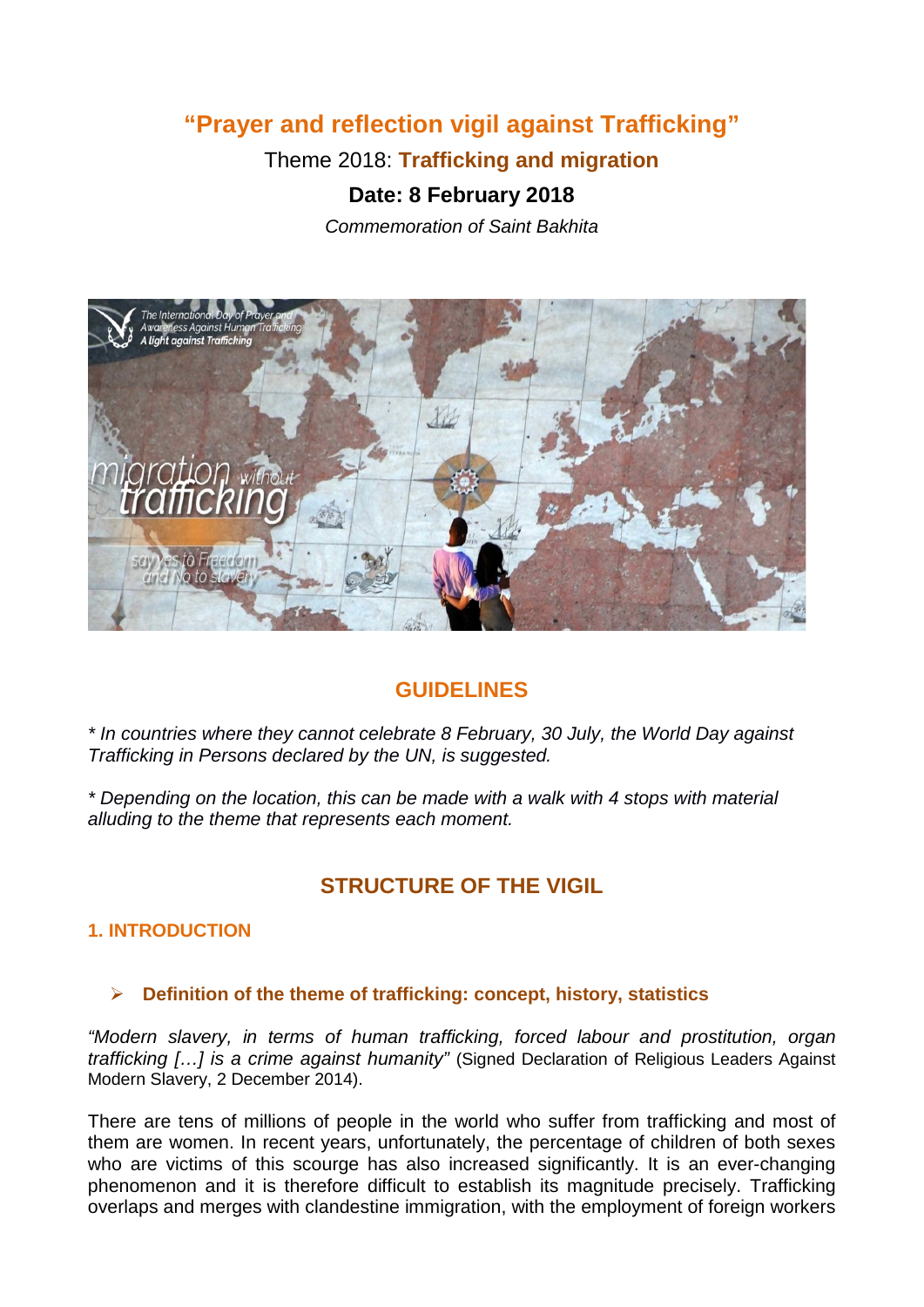in conditions similar to slavery, with women involved in the sex trade or subjected to marriages of convenience.

Trafficking in persons is among the three largest illegal markets and generates clandestine economies worth \$150 billion a year (source: ILO, 2015). Human life is an object, traded and exploited for profit, for forced or humiliating labour in various sectors of the economy, for sexual exploitation or domestic slavery. Many of them are forced into marriage, or to join criminal organisations; they are mutilated, so organs can be extracted, and forced to beg.

Trafficking in persons can occur within a country's territory, or at the international level, when it crosses national borders. In all countries, we can find victims of trafficking, for a specific country can be the origin, transit or destination for trafficked people. (From Talitha Kum's website).

#### **Definition of the specific theme 2018: trafficking and migration**

The theme of the 2018 World Day of Prayer and Awareness Against Trafficking highlights the human tragedy of trafficking in migrating persons: migrants, refugees and evacuees. We are called to open our eyes to this problem of so many men and women, our brothers and sisters.

Trafficking in persons and smuggling with migrants are two distinct realities that are always linked. The violence and exploitation suffered by migrants who move without a visa for the country where they go is often interpreted as trafficking in human beings. Their vulnerable state makes them easy prey for sex and labour trafficking. Refugees and migrants are subjected to longer working shifts than usual, on a meagre wage, in order to pay off the debt they owe. Over time, traffickers increase the amount of debt owed to them, and many migrants end up receiving threats and intimidation if they fail to pay. Many of them end up disappearing, becoming deadly victims of organ trafficking.

With globalisation, the flow of migrants has increased. Political movements in some countries act against this, thus reducing the entry of migrants. This increases the vulnerability of migrants, a human group with a high risk of becoming victim of trafficking in persons, both when they move from one country to another and when they are in the country where they have settled.

The 2018 International Day of Prayer and Awareness Against Trafficking invites us to accompany with prayer and our efforts the commitment of the United Nations in its Meeting on Migration (Global Migration Compact), in which the heads of state and governors of all countries belonging to the United Nations give a special importance to the issue of migration and refugees within their political agendas. This issue is considered common and present for all states, and human trafficking remains one of the main issues to be discussed.

**Let us give this reality a significant centrality in our lives and in our hearts, opening ourselves to welcome, hope and encounter. Let us give light to freedom by fighting slavery.**

 *Distinctive sign for the entire Vigil: At the entrance of the place and at the beginning of the prayer, each participant should be given a ribbon wristband, so that at the beginning they can tie it with others to form of a chain. This sign can be left in a fixed place or worn during the vigil (this chain will be untied at the end of the vigil).*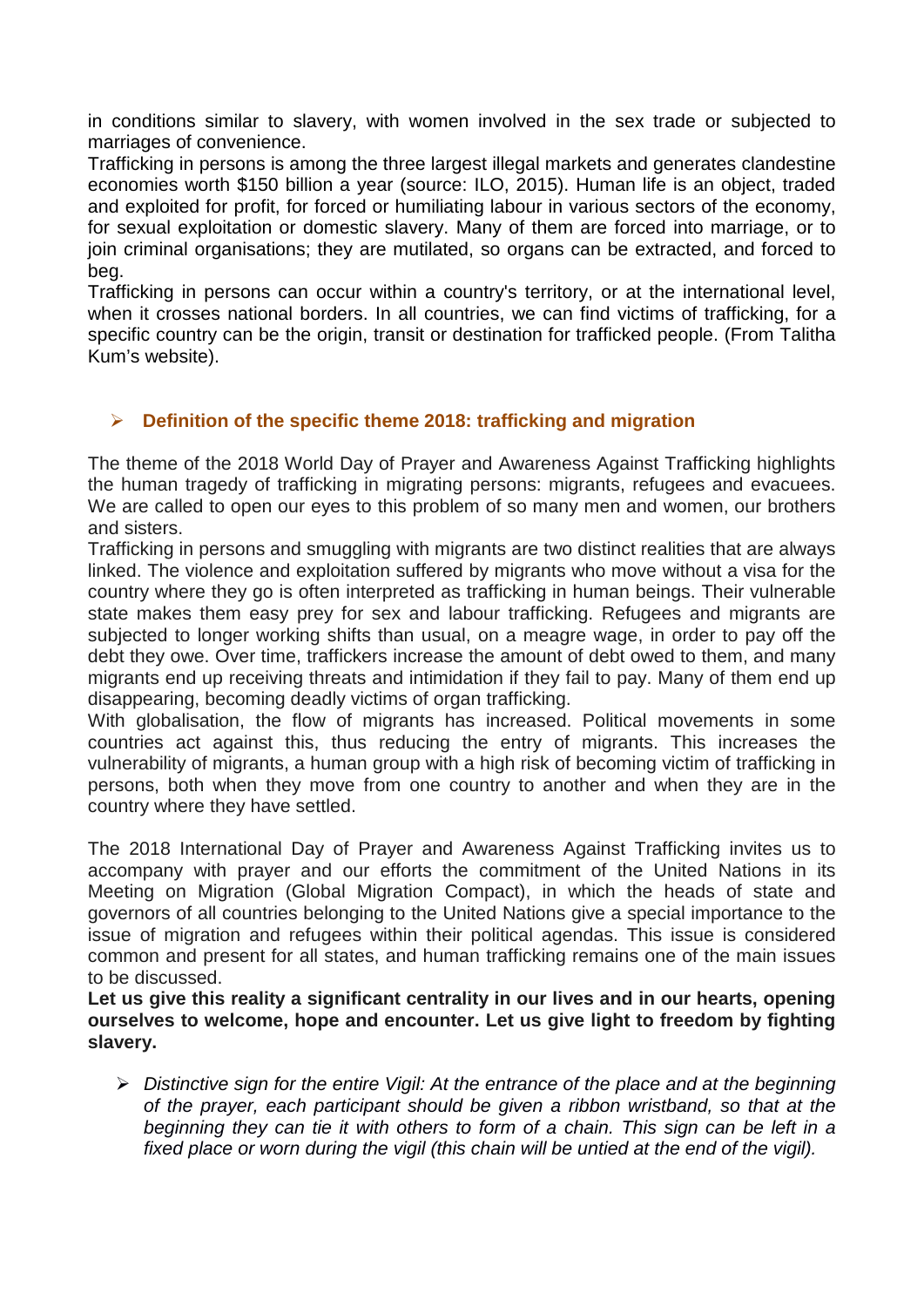#### **Reading of the Gospel of Luke – Lk 10:25-37**

Parable of the Good Samaritan. *Who is my neighbour?*

*And behold, a lawyer stood up to put him to the test, saying, "Teacher, what shall I do to inherit eternal life?"*

*He said to him, "What is written in the Law? How do you read it?" And he answered, "You shall love the Lord your God with all your heart and with all your soul and with all your strength and with all your mind, and your neighbor as yourself." And he said to him, "You have answered correctly; do this, and you will live."* 

*[…] But a Samaritan, as he journeyed, came to where he was, and when he saw him, he had compassion. He went to him and bound up his wounds, pouring on oil and wine. Then he set him on his own animal and brought him to an inn and took care of him. And the next day he took out two denarii and gave them to the innkeeper, saying, 'Take care of him, and whatever more you spend, I will repay you when I come back.' Which of these three, do you think, proved to be a neighbor to the man who fell among the robbers?" He said, "The one who showed him mercy." And Jesus said to him, "You go, and do likewise."*

### **2. CONTENT**

**Situation:** based on a testimony that can be read from this or any other proposal at your disposal.

**Silence:** motivated with common and open questions for each moment. You can adapt them.

**Prayer:** is an open space where spontaneous or pre-arranged prayers can be made by the team that guides the vigil.

**Sign:** it will be progressively building up throughout the Vigil.

#### **Four moments:**

#### **1. Children:** *Illegal adoptions, organ trade and child pornography*

#### **Testimony**

*In the city, a woman was exasperated outside the state hospital, waiting for her twoyear-old daughter to receive medical attention. Then an unknown woman approached and asked her about her daughter's illness. E... replied that she had a lung disease. D… promised: "I'm going to take you to a private doctor because your daughter looks very bad." On the way out of town, she offered her a job as a domestic, whereas "a very important lawyer will help you with your daughter's expenses."*

*E... said that she thinks that she accepted that woman's offer because of her poverty. The next day she met with the lawyer and gave her a blank signature authorising her daughter to be admitted to a hospital where she would receive medical treatment. She took her to a luxurious private clinical laboratory, where she was actually tested for DNA. "And now give us the girl, for you can't enter the hospital!"*

*For E... getting lab tests meant her daughter was in the hands of a real doctor. When the lawyer gave her a professional ID so she wouldn't distrust her, she let them take*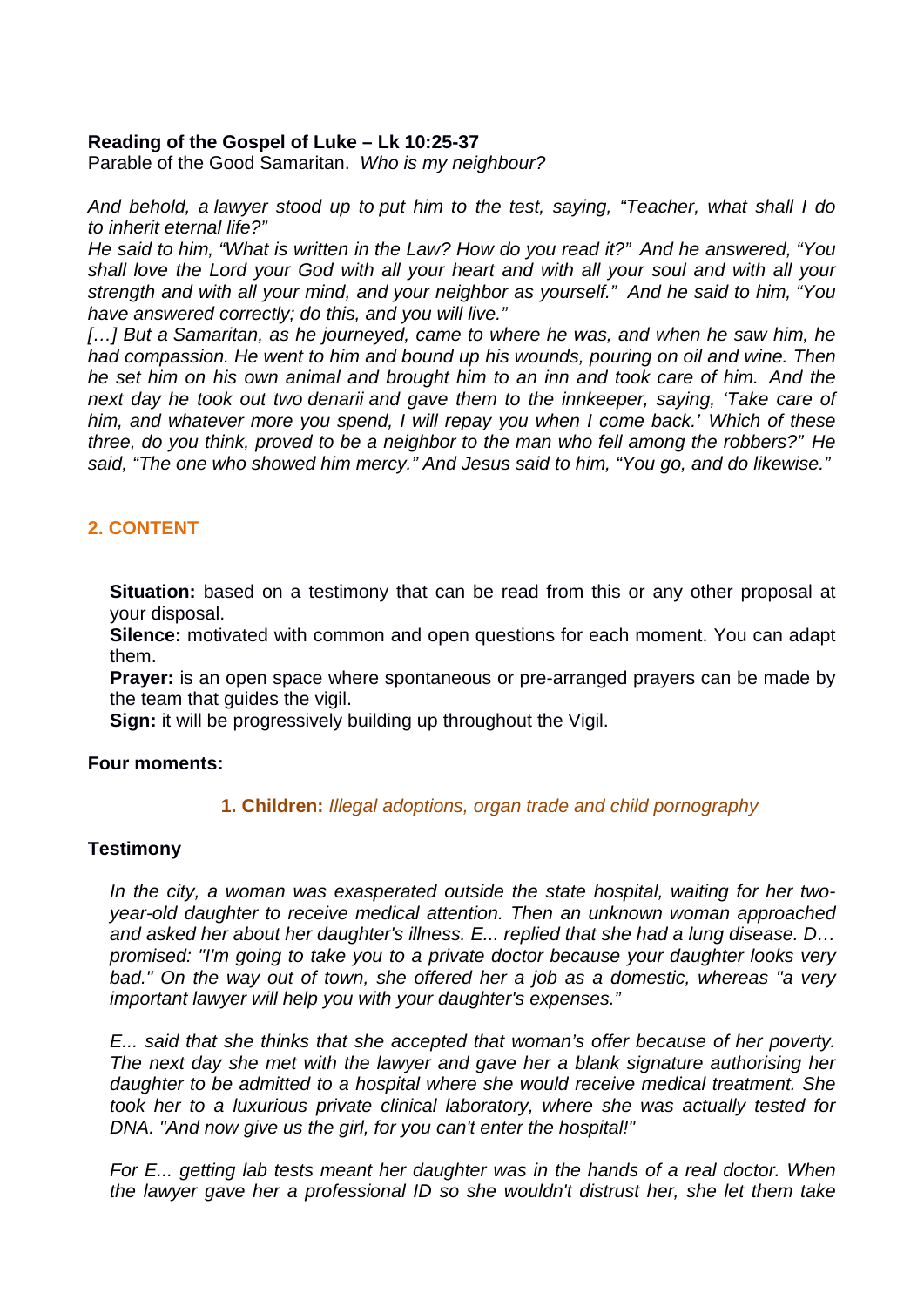*her, although she was uncomfortable because she couldn't be with her daughter in the hospital.*

*She met several times with the lawyer, who assured her that her child was very serious and could not leave the hospital. Three months later, she learned that her daughter was in the process of adoption. When she protested, she got a dry answer: "You signed the papers, remember?"*

#### **Questions for reflection and silence**

- *Put yourself in the shoes of the people of this testimony.*
- *If I were to see a similar situation, what would I do? What would be my reaction?*
- *Does this testimony represent a reality of my country/city?*
- *What is my prayer to God?* 
	- *Prayer: open to the creativity of each place …*
	- *Sign: each participant receives a local seed. He/she must take care of it until the next moment. A candle is lighted.*

#### **2. Teenagers:** *Unaccompanied migrant children.*

#### **Testimony**

*V1, V3, V5 and V7, four underage teenagers, travelled alone from Honduras to the United States. In Mexico, they were kidnapped by a criminal gang that forced them to travel "with their backpacks", that is, carrying drugs to the border with the United States. Two of them, in Mexico City, were killed by the same gang, which passed the backpack to other teenagers. One of the two remaining kids was killed on the U. S. border, so only one arrived in U.S. territory with the backpack. He gave up the drug and turned himself over to migration to be deported, as he was psychologically, emotionally and physically very much affected and all he wanted to do was going back to his family. He returned to Honduras and, even though more than two years have passed since this tragic experience, V7 has not been able to reintegrate socially and spends much of his time in his room and practically speaks only to family members.*

#### **Silence with reflection questions and questions for reflection**

- *Put yourself in the shoes of the people of this testimony.*
- *If I were to see a similar situation, what would I do? What would be my reaction?*
- *Does this testimony represent a reality of my country/city?*
- Prayer: open to the creativity of each place ...
- Sign: each participant puts his/her seed in a common container with soil in it. Candles accompany this moment.

#### **3. Working-age adults**

**Testimony** A testimony by an adult which left his/her country looking for a better future (e.g. a victim of forced labour).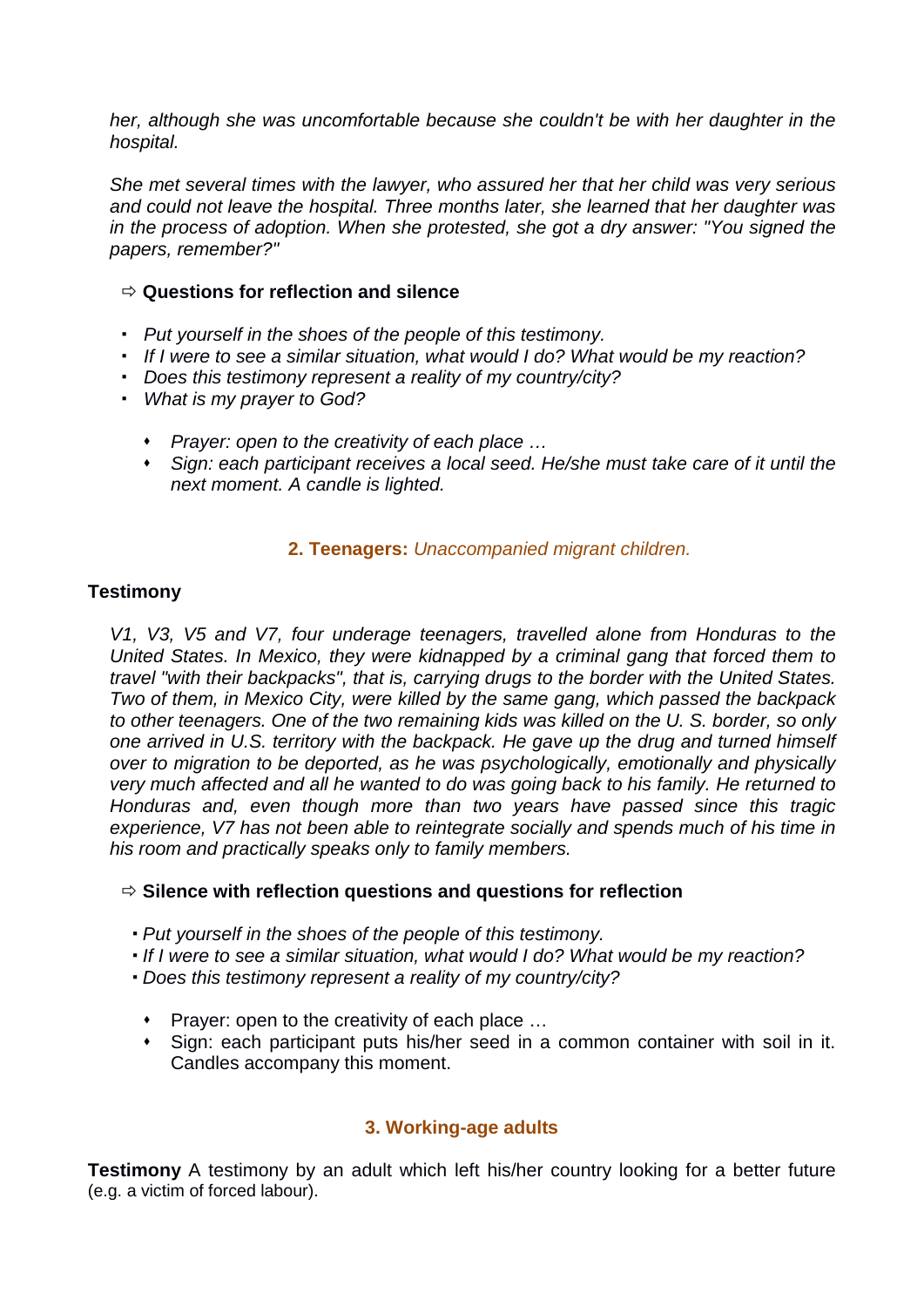Testimony of a Rumanian women, who left her country looking for a better future and now is exploited in Italy, on the street.

*"They arrive once a week, and they stopped by me already three times. They are two seemingly very nice girls. They try very hard to explain to me all the ways in which they can help me. The doctor, the work, and that there are so many possibilities in Italy for a girl like me. They think that I am so naive as to believe them. As if my uncle's promises hadn't been enough, when he proposed me to leave Romania with Constantin but instead violated me. Or Constantin's promises to get me a job in Italy, but then sold me to Adrian for a few euros. No, I'm not so naïve; if I'm lucky they're cops and send me home, if I'm unlucky I'll be working as a prostitute who knows where.*

*At least now Adrian allows me to send some money to my mother in Romania. She still believes that everything went all right. It's clear that I hate this job today as much as I did the first day.* 

*I think that one day I will climb a car and I will never get off again."*

#### **Questions for reflection and silence**

- *Put yourself in the shoes of the people of this testimony*
- *If I were to see a similar situation, what would I do? What would be my reaction?*
- *Does this testimony represent a reality of my country/city*
- *What is my prayer to God?*
	- ◆ Prayer: open to the creativity of each place ...
	- Sign: the container with the planted seeds is watered.

### **4. lderly:** waiting of the elders

**Testimony:** a testimony telling the sorrow and the hope of those who wait for their relatives to come back.

#### **Letter from a mother**

*"Knowing what happened to my daughter, I felt my heart empty and my body freezing. But I prayed to God looking at my two grandchildren; that gave me strength to continue. It was not easy to stop crying. Every Thursday and Sunday I would light a candle asking God especially for my daughter's sake.* 

*Being away from my daughter, people would ask me about her; that affected me a lot. I lied saving that she was in poor health and therefore couldn't talk to me ... Even though I was dying inside!*

*After all this time of sorrow I knew that you gave refuge to her. I felt relieved because she is well and in a safe place. Now my wish is to see her again and be able to talk to her. I keep praying that she's okay".*

#### **Questions for reflection and silence**

- *Put yourself in the shoes of the people of this testimony*
- *If I were to see a similar situation, what would I do? What would be my reaction?*
- *Does this testimony represent a reality of my country/city?*